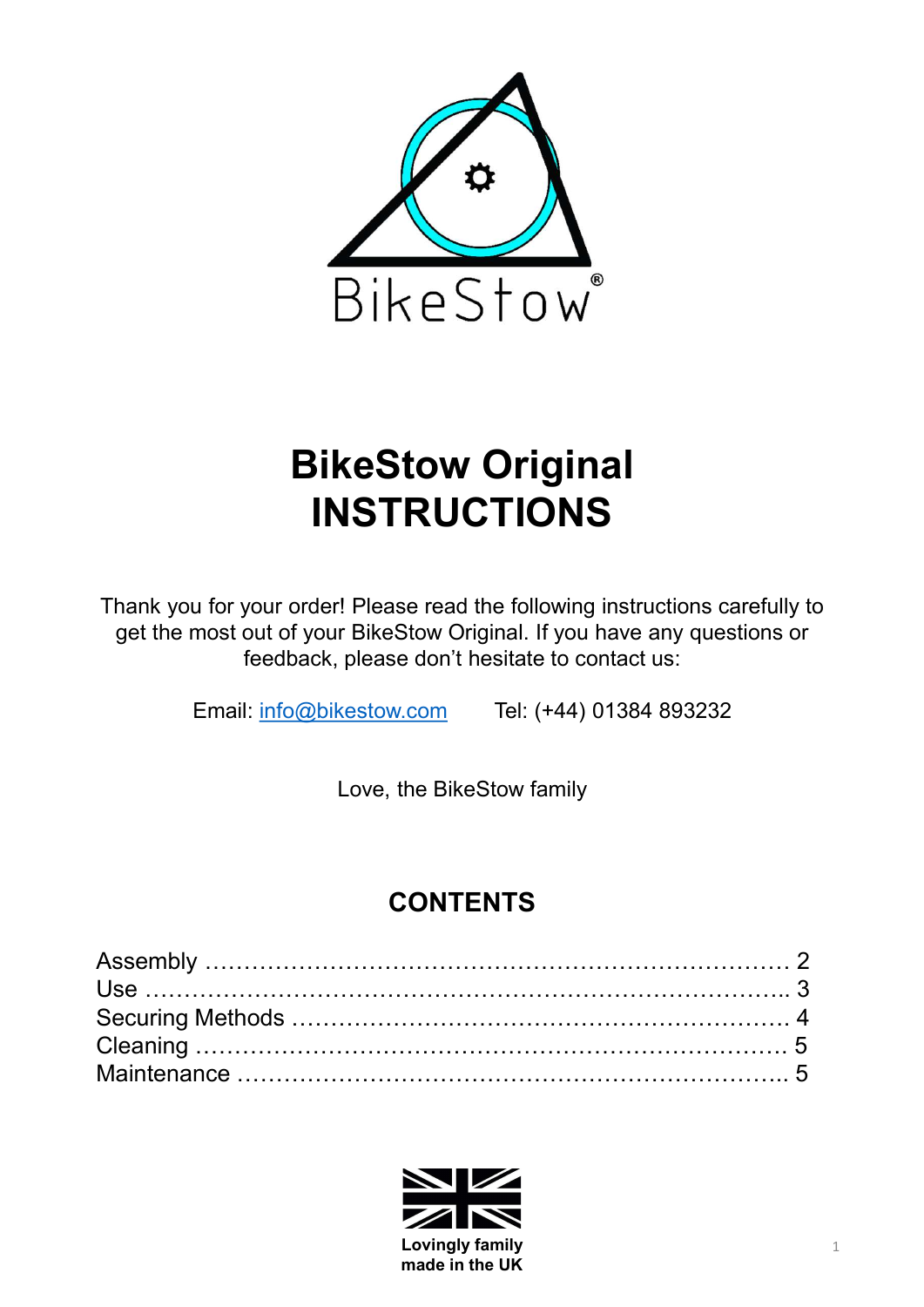## ASSEMBLY

**ASSEMBLY**<br>Your BikeStow Original will arrive almost fully assembled. All you need to do is replace<br>the placeholder bolts securing the v-sliders with the included thumbscrews and nylon<br>washers. the placeholder bolts securing the v-sliders with the included thumbscrews and nylon washers.





Carefully remove the placeholder bolt.

Take two nylon washers and place onto thumb screw (included in the brown paper bag). Take two nylon washers and<br>place onto thumb screw<br>(included in the brown paper<br>bag).<br>Thread the thumb screw<br>into the hole.<br>Repeat for each v-slider!

into the hole.

Repeat for each v-slider!

Periodically apply a small amount of anti-seize grease to Thread the thumb screw<br>into the hole.<br>Repeat for each v-slider!<br>Periodically apply a small<br>amount of anti-seize grease to<br>each thumb screw's thread.<br>This can stop the thumb screw<br>from seizing or becoming stiff in<br>the long

This can stop the thumb screw from seizing or becoming stiff in the long term.

4.

2.



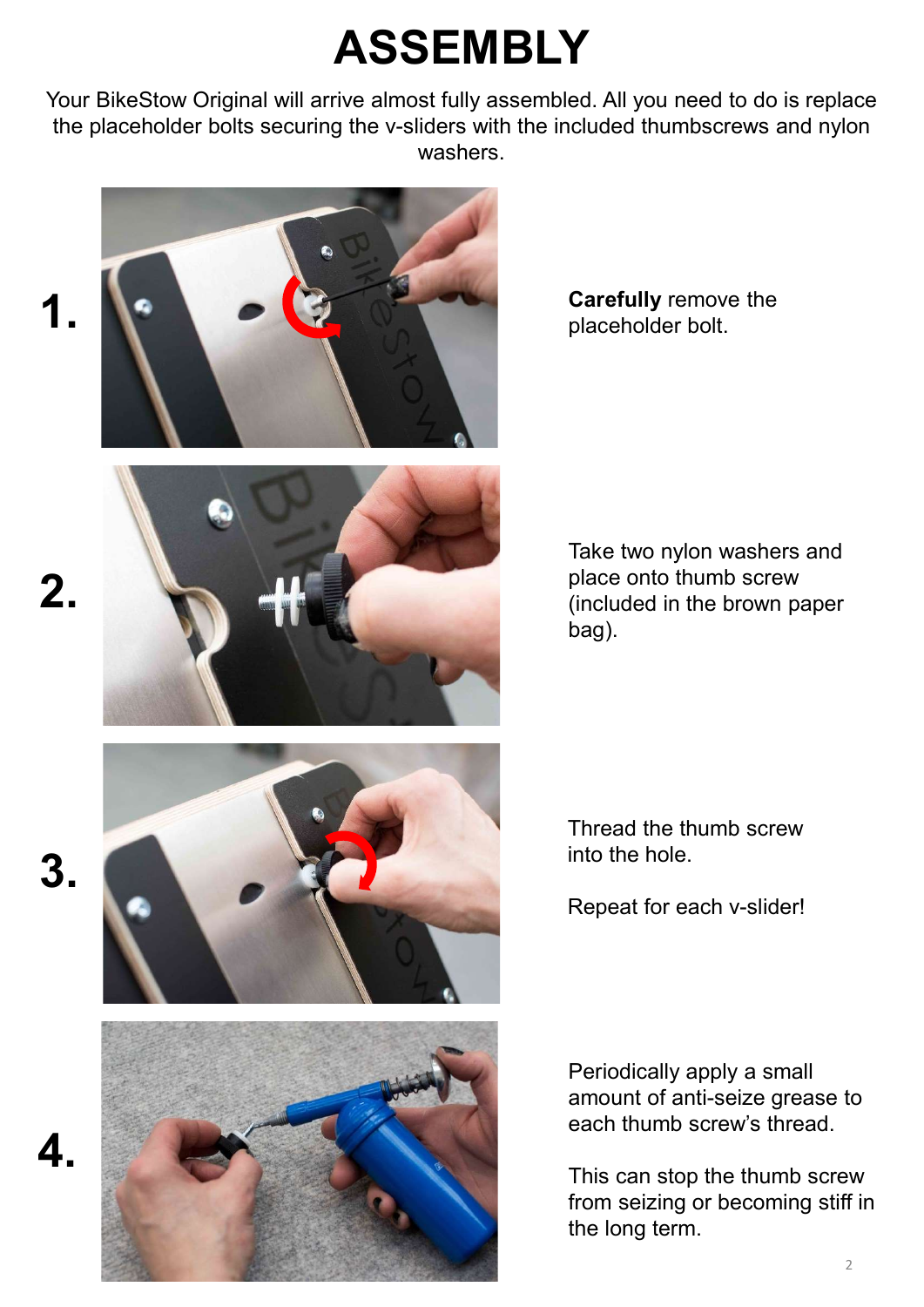













### UNFOLDING

- magnets.
- **UNFOLDING**<br>1. Use your foot to break the<br>magnets.<br>2. Carefully swing open the back<br>panel until the "dogbone" drops<br>into place. **UNFOLDING**<br>
2. Use your foot to break the<br>
magnets.<br>
2. Carefully swing open the back<br>
panel until the "dogbone" drops<br>
into place.<br>
3. Push down on the "dogbone" to<br>
make sure it is firmly sected panel until the "dogbone" drops into place. **UNFOLDING**<br>
1. Use your foot to break the<br>
magnets.<br>
2. Carefully swing open the back<br>
panel until the "dogbone" drops<br>
into place.<br>
3. Push down on the "dogbone" to<br>
make sure it is firmly seated.<br>
FOLDILO
- make sure it is firmly seated.

### FOLDING

- 
- **UNFOLDING**<br>
1. Use your foot to break the<br>
magnets.<br>
2. Carefully swing open the back<br>
panel until the "dogbone" drops<br>
into place.<br>
3. Push down on the "dogbone" to<br>
make sure it is firmly seated.<br> **FOLDING**<br>
1. Lift up **UNFOLDING**<br>
1. Use your foot to break the<br>
magnets.<br>
2. Carefully swing open the back<br>
panel until the "dogbone" drops<br>
into place.<br>
3. Push down on the "dogbone" to<br>
make sure it is firmly seated.<br> **FOLDING**<br>
1. Lift up towards you, allowing the rear panel to swing and fold inwards. FOLDING<br>
1. Lift up the "dogbone".<br>
2. Gently pull the front panel<br>
towards you, allowing the rear<br>
panel to swing and fold inwards.<br> **RNING**<br>
wing parts and closing surfaces.<br> **STOWING A BIKE**<br>
1. Raise the v-slider.<br>
2. THE 1. Lift up the "dogbone".<br>
2. Gently pull the front panel<br>
towards you, allowing the rear<br>
panel to swing and fold inwards.<br> **RNING**<br>
wing parts and closing surfaces.<br> **STOWING A BIKE**<br>
1. Raise the v-slider.<br>
2. Drop 1. Lift up the "dogbone".<br>
2. Gently pull the front panel<br>
towards you, allowing the rear<br>
panel to swing and fold inwards.<br> **RNING**<br>
oving parts and closing surfaces.<br> **STOWING A BIKE**<br>
1. Raise the v-slider.<br>
2. Drop the

### FINGER TRAP WARNING

Take care to keep your fingers away from moving parts and closing surfaces.







## STOWING A BIKE

- 
- 
- thumb screw to lock it in place.

Rearwards with the handlebars turned.



**MTB** Road / Track / CX etc: If provided a Road / Track / CX etc: Alternate between front wheel in and rear wheel in first.



If putting a bike in backwards, change the gears into the smallest chainring and mid cassette. This minimises contact between the chain and plywood.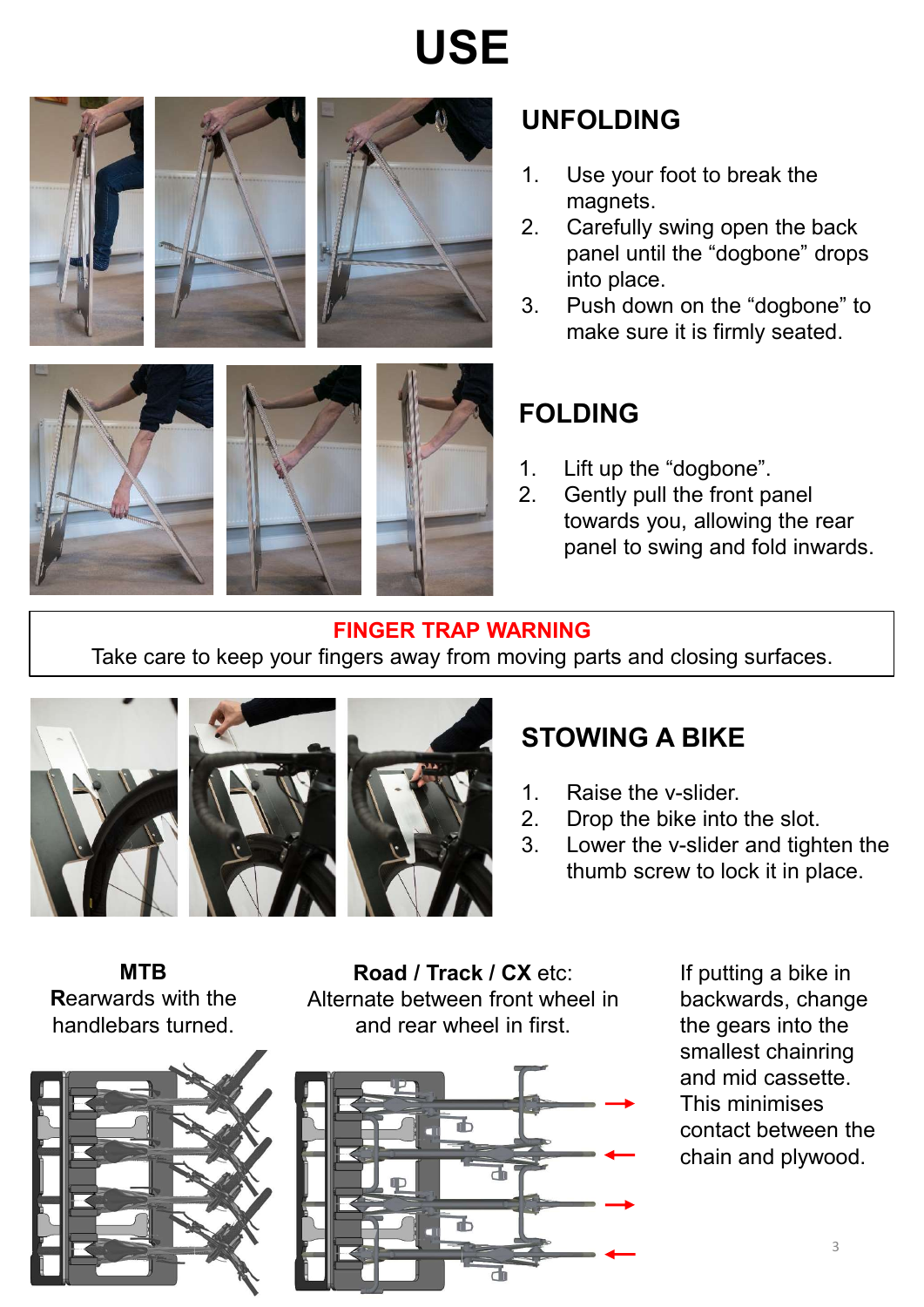## SECURING METHODS

### Provided with your rack are two tie-down straps.

**SECURING METHODS**<br>Provided with your rack are two tie-down straps.<br>Customers have secured the provided straps between their rack and vehicle's<br>cargo loops or seat anchors. Shown below are different securing points that<br>cu **SECURING METHODS**<br>Provided with your rack are two tie-down straps.<br>Customers have secured the provided straps between their rack and vehicle's<br>cargo loops or seat anchors. Shown below are different securing points that<br>cu **SECURING METHODS**<br>Provided with your rack are two tie-down straps.<br>Customers have secured the provided straps between their rack and vehicle's<br>customers have used depending on their vehicle and situation:<br>Alternative used



- When the BikeStow Original rack to transport bikes in a vehicle, when using the BikeStow Original rack to transport bikes in a vehicle, you are responsible for securing it in the cargo area of the vehicle. Frame are two cut-outs on each side of the back panel, straps may be passed through (recommended method).<br>
B. A single strap over the top of the bike rack, secured to anchor points either side.<br>
C. Straps may be passed thr
- side.
-